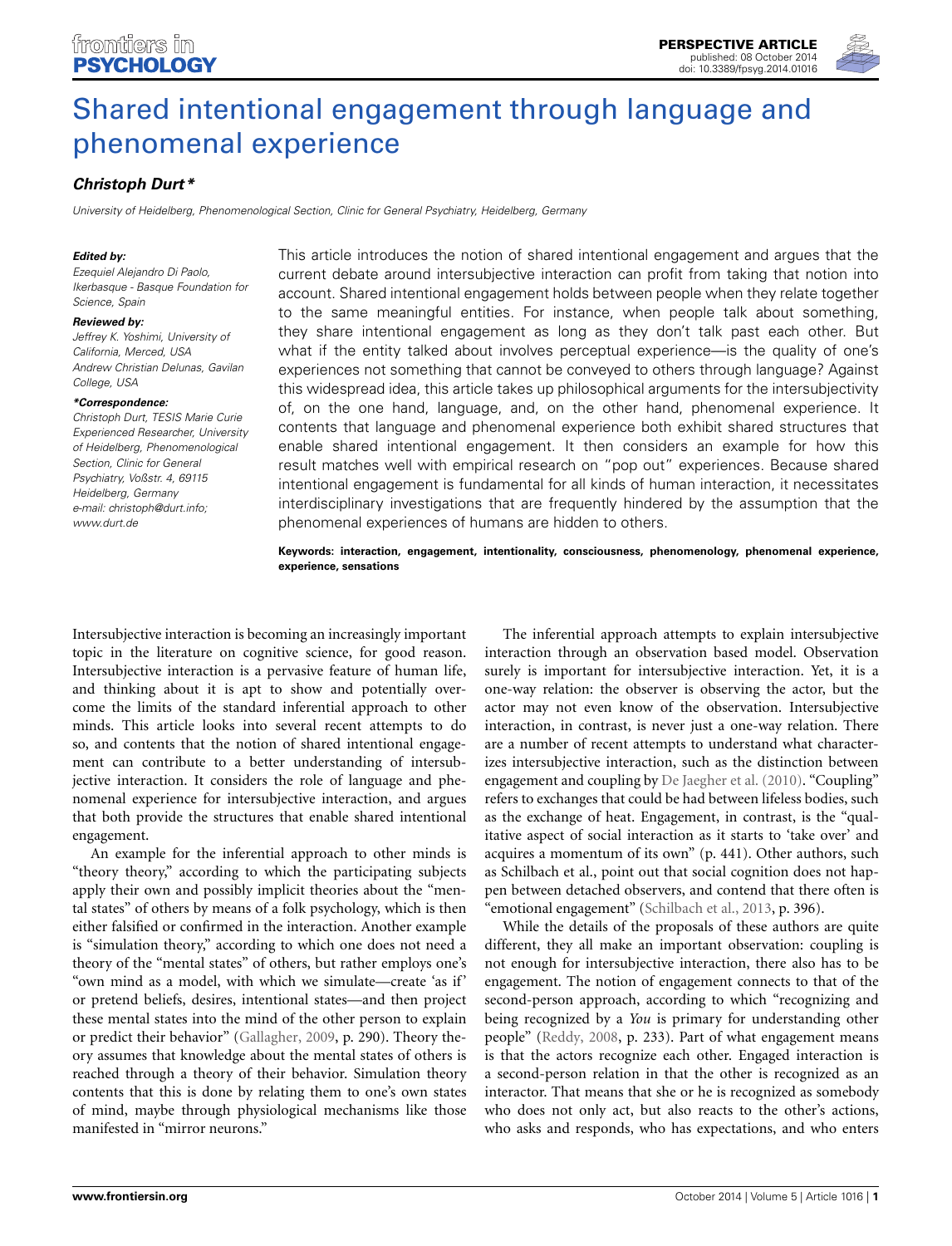into obligations through her or his actions. Each action allows some and forbids other future actions, which is a reason for why engagement has a "momentum of its own." Because such interactions are likely to involve emotion, emotional engagement is an important form of engagement.

In this article, I would like to draw attention to another form of engagement that is of fundamental importance for all human interaction. It may be dubbed *shared intentional engagement*. Shared intentional engagement is the engagement people are in when they relate together to an action, belief, idea, symbol, object, or other meaningful entity. For instance, when two people talk about an entity, they share intentional engagement. Of course, people also talk past each other. When that happens, they cease to engage in shared intentionality with regard to the meaning of their speech. That does not mean that in shared intentional engagement each subject has exactly the same understanding of the entities intended. Nor is the meaning of the intended entities up to the individuals; each actor can learn new things about the entity. Also, shared intentional engagement does not need to be part of a full-blown language; it can be mediated through a language or not. It can consist in pre-linguistic and simple linguistic activities, such as when children and their parents relate to an object in "joint attention" (cf. [Tomasello, 1999\)](#page-3-4)—which does not have to mean that either interactor needs to have a representation of that object in her or his mind (cf. [Reddy, 2008](#page-3-3), p. 86). In this article, "language" is used in a wide sense. It is not restricted to representations, and it is thought to be intertwined with prelinguistic behavior, which the interactors may or may not be able to verbalize.

Language and phenomenal experience are often thought to be the two constituents of a dichotomy: On the one side, language is thought of as structuring otherwise unstructured phenomenal experience, which in itself only provides raw material. For instance, what pain and colors are, is thought to be due to the conventions of each language.<sup>1</sup> Phenomenal experience, in contrast, is thought to be independent of language. For instance, the sensations one has when perceiving a color are thought to have a quality that is merely named in language. Studies such as that on joint attention would then show that shared intentional engagement can be had before and without language. But this is by no means the only interpretation. Such studies may also show that, on the one hand, language itself is rooted in human behavior, and, on the other, that pre-linguistic forms of shared intentional engagement are for normal speakers of a language shaped by that language. This paper argues that language and phenomenal experience both come together in shared intentional engagement.

Usually, shared intentionality is discussed under the heading of "collective intentionality." Collective intentionality mainly concerns intentions that obviously cannot be had by one individual alone, such as the task of carrying an object that is too heavy for one person. A paradigmatic question in the discussions of collective intentionality is if "we-intentions" can be reduced to a sum of "I-intentions" (cf. [Tuomela and Miller](#page-3-5)[,](#page-3-6) [1988;](#page-3-5) Schmitz et al., [2013\)](#page-3-6). The notion of shared intentional engagement, in contrast, is meant to draw attention to shared engagement in actions or entities that are typically done or had by only one individual. For instance, when a person talks about some pain she is feeling, she intends a pain that only she is having. That seems to speak against the above definition of shared intentional engagement, for apparently the meaning of the pain she refers to is not shared with others. But is this really so?

Let's first consider what language has to do with phenomenal experience. There is a sense in which one can say that only the person who has the sensation can know that she has an experience of pain: in theory, she could always pretend she is feeling pain. But can we deduce from the fact that only she is having that instance of a pain that the meaning of that pain sensation can be known only to her? I think that such a conclusion would be preposterous. Wittgenstein gives strong reasons against it in the context of his thoughts on the possibility of a "private language" in *Philosophical Investigations*. He admits that there is a sense in which somebody can attend to her experience that she could not describe to others—or herself [\(Wittgenstein, 1999,](#page-3-7) p. 277). But the impression one has at one moment is different from what is meant by sensation terms; the meaning of these terms needs to be recognized in repeated instances, which is done with the help of rules and criteria. Even if "pain" was only a word for something like "this feeling," the deictic reference to "this feeling" would still be determined with the help of rules and criteria, which are at least potentially public. If there were no such criteria, the person having the pain herself would not know whether what she is having is a sensation, and less that it is a sensation of pain, rather than some other sensation. As a quality that can be recognized in other instances, the pain can be described to others and known to others[.2](#page-1-0)

<span id="page-1-0"></span>Wittgenstein's investigations into language match up well with the everyday experience of understanding other people's feelings. Of course, talking with somebody about her or his pain does not give us that person's pain. Since language and experience are different, there is always something about experience that cannot be conveyed by language. But speaking about somebody's pain can give us a pretty good idea of what the pain is like for the person. Our everyday experience is that of shared intentionality even when we refer to seemingly merely subjective feelings like pain. When doing so, we may make use of theory and simulation: we may theorize about the behavior of others, and we may try to relate it to sensations we know from our own experience. But the above consideration of the role of language for phenomenal experience suggests that phenomenal experience is not independent of rules and criteria that are expressed in language and pre-linguistic behavior. Because the rules and criteria of a language are shared between the speakers of the language, they enable shared intentional engagement.

The argument that experience is not independent of rules and criteria that are embedded in language and behavior is often

<sup>1</sup>Examples of sensations are very different from the main examples of the debate around internalism and externalism that emanated from Putnam and Burge. The latter usually concern scientific concepts and not experiences, and involve something that is usually thought to be part of the external world, such as  $H<sub>2</sub>O$ .

 $^2\!$  For further considerations of Wittgenstein's thoughts in this respect see <code>[Rudd](#page-3-8)</code> [\(1999](#page-3-8)) and [Durt](#page-3-9) [\(2014](#page-3-9)).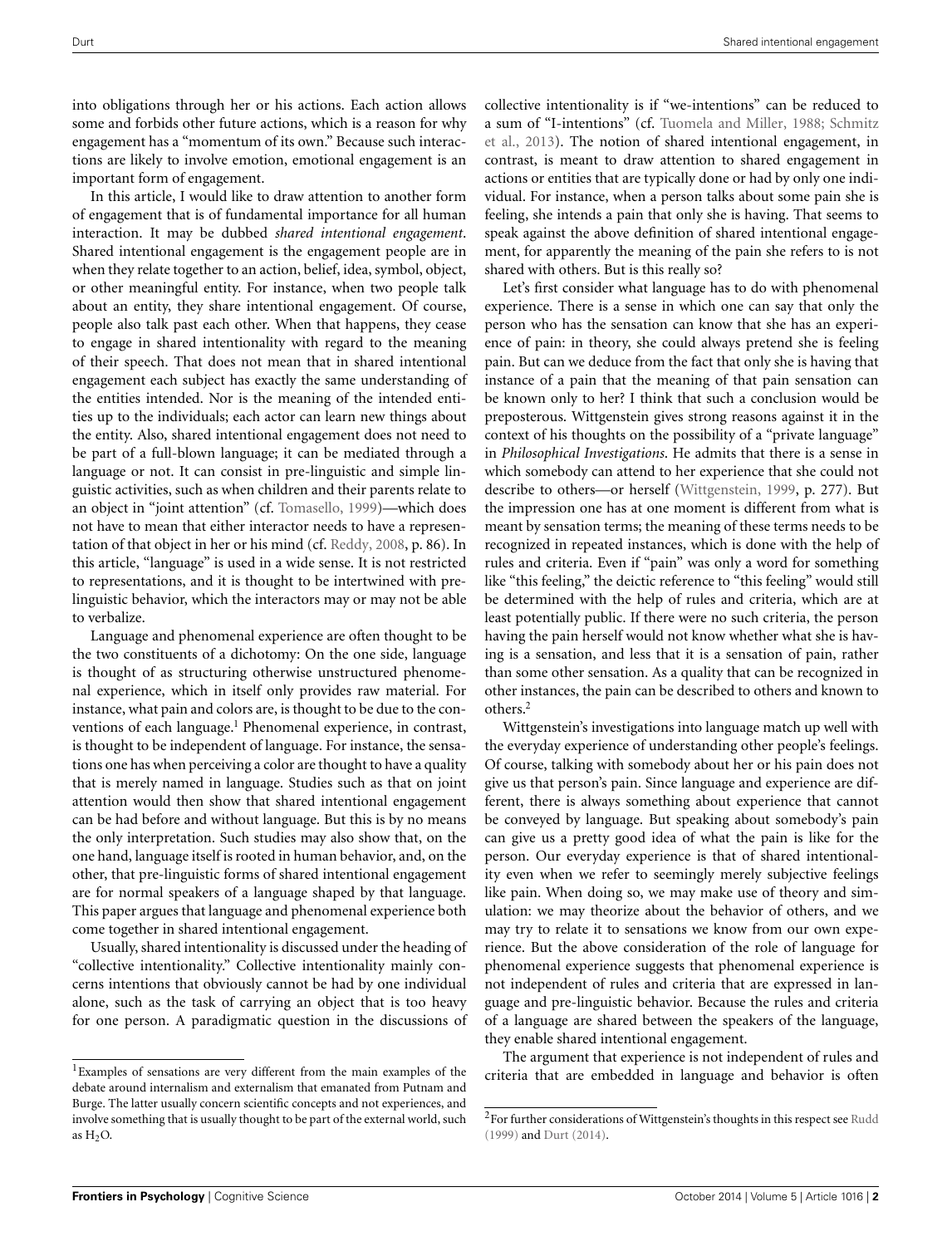misunderstood as the claim that language shapes in other ways unstructured experience. For instance, conventionalists claim that language carves out certain color experiences that could as well be carved out differently by different languages. Under this view, which hue in the (physical or phenomenal) color spectrum is called "blue" is conventional, and color words could just as well be assigned to different hues. I think, however, that this is not only a simplistic view of language, but that it also is inconsistent with the phenomenology of sensations. I now would like to shortly outline how phenomenological investigations can show that phenomenal experience itself is structured in many ways, and that these structures are not up to the individual subject.

There are some sensations that seem to force themselves upon us, or at least "pop out" from the stream of conscious experience. The experiential quality of a severe pain, for instance, demands attention, regardless of whether the pain has a serious cause or not. Other kinds of pain, such as a dull pain, are less prominent and sharply distinguished. In a similar way, a typical red, blue, or green seems to pop out much more than mixtures of these colors. In this sense, they have a characteristic phenomenal quality. For instance, when looking at a rainbow that has an equal distribution of wavelengths from infrared to ultraviolet, one would expect that the color gradient has a smooth appearance. But the phenomenal appearance of a rainbow is different; it looks as if some colors were more prominent than others, and as if there were steps in the distribution of colors. This may be the reason for why sensations are often thought to be selfintimating, that they reveal themselves to the person who has the experience just by having that experience. But this thought relies on the questionable assumption that individual phenomenal experiences are unaltered by such things as attention, the context of conscious experience, and learned distinctions, which would not only speak against the above considerations of language, but also is contradicted by the phenomenal structures of experience.

<span id="page-2-0"></span>For instance, there is a structure to color sensations. One may imagine a subject that has inverted phenomenal experiences of yellow and blue, but such an inversion would at some point lead to different behaviors. When asked which experience looks brighter, the person with the inverted experiences would either have to answer that the blue looks brighter. Or, what she or he perceives as bright and dark would have to be inverted, too. Yet, due to the unequal distribution of hue, saturation, and brightness throughout the color spectrum, such inversions would become apparent with sufficient further intersubjective interaction[.3](#page-2-0) Studying the actual structure of color sensations shows that if "inverted qualia" are possible at all, then only to a very limited degree. Most phenomenal experiences cannot be completely different from one individual to another, and the relations between such qualitative experiences are not up to the individual. Because the structure of phenomenal experience is not something completely individual, it enables shared intentional engagement. This result of phenomenological study goes well together with the above remarks on language.

Philosophical investigations are often seen as at best relevant for meta-scientific considerations. But phenomenological discoveries such as that of pop out colors go well together with empirical research. For example, Berlin and Kay, in their famous study on basic color terms [\(1969\)](#page-3-11) claim that, rather than picking out arbitrary parts of the color spectrum, basic color terms throughout a wide array of languages are clustered around foci. This suggests that there is something non-conventional about color terms, a suggestion that may receive further impetus by a study of the physiology of color perception. After all, the physiology of our sense organs and our nervous systems is relatively similar, in spite of important variances, which can sometimes lead to typical variations and aberrations. One way in which the build of the perceptual system could influence color vision is that human cone cells and neural structures react especially well to specific stimuli, which may cause the perception of focal colors. The phenomenal pop out experiences may, in turn, be the reason for why there are foci for basic color terms in a number of different languages. In a similar way, future empirical research into language and physiology may explain why there are shared structures in sense perception. An example of an interesting subject of further study in which phenomenology and empirical research can enrich each other are synesthetic experiences.

Even researchers who try to model basic color terms on a "purely cultural route" recognize that it is "driven, on its turn, by a non language-specific property of human beings," which they take to be physiological [\(Loreto et al., 2012](#page-3-12), p. 4). But, even though Loreto et al. proclaim a "non language-specific property" as the basis of color perception, they nevertheless model color terms as otherwise detached rather than part of a shared phenomenal structure. As with many authors who write on this topic, they imply the dichotomy I was arguing against above. On the one side, it is assumed that if language determines the right use of sensation terms, they are purely conventional. On the other side, it is presupposed that if there is a phenomenal quality to sensations, it is only contingently connected to language and behavior. If this were true, investigations of language and phenomenal qualities could never be brought together in a unified account of intersubjective interaction.

The idea that sensations are detached from behavior and language often goes back to what Fuchs and De Jaegher call the "'inner world' hypothesis." They claim that it is presupposed by theory theory and simulation theory, both of which "conceive of the mental as an inner realm separated from others by an epistemic gulf that can only be crossed by inference or projection. We are hidden from each other in principle; therefore, we must infer or simulate the other's inner states in order to understand him" [\(Fuchs and De Jaegher, 2009](#page-3-13), p. 467). But the above considerations of, on the one side, the role of shared language, and, on the other side, the shared phenomenal structure of experience, both suggest that we are not hidden from each other. Both show that already in repeatable phenomenal experience there is shared intentional engagement. We are thus not limited to theory and simulation when explaining other minds, although we may make use of both.

Because shared intentional engagement is fundamental for all kinds of human interaction, it is in need of interdisciplinary

<sup>&</sup>lt;sup>3</sup>Cf. e.g., [Hilbert and Kalderon](#page-3-10), [2000.](#page-3-10)